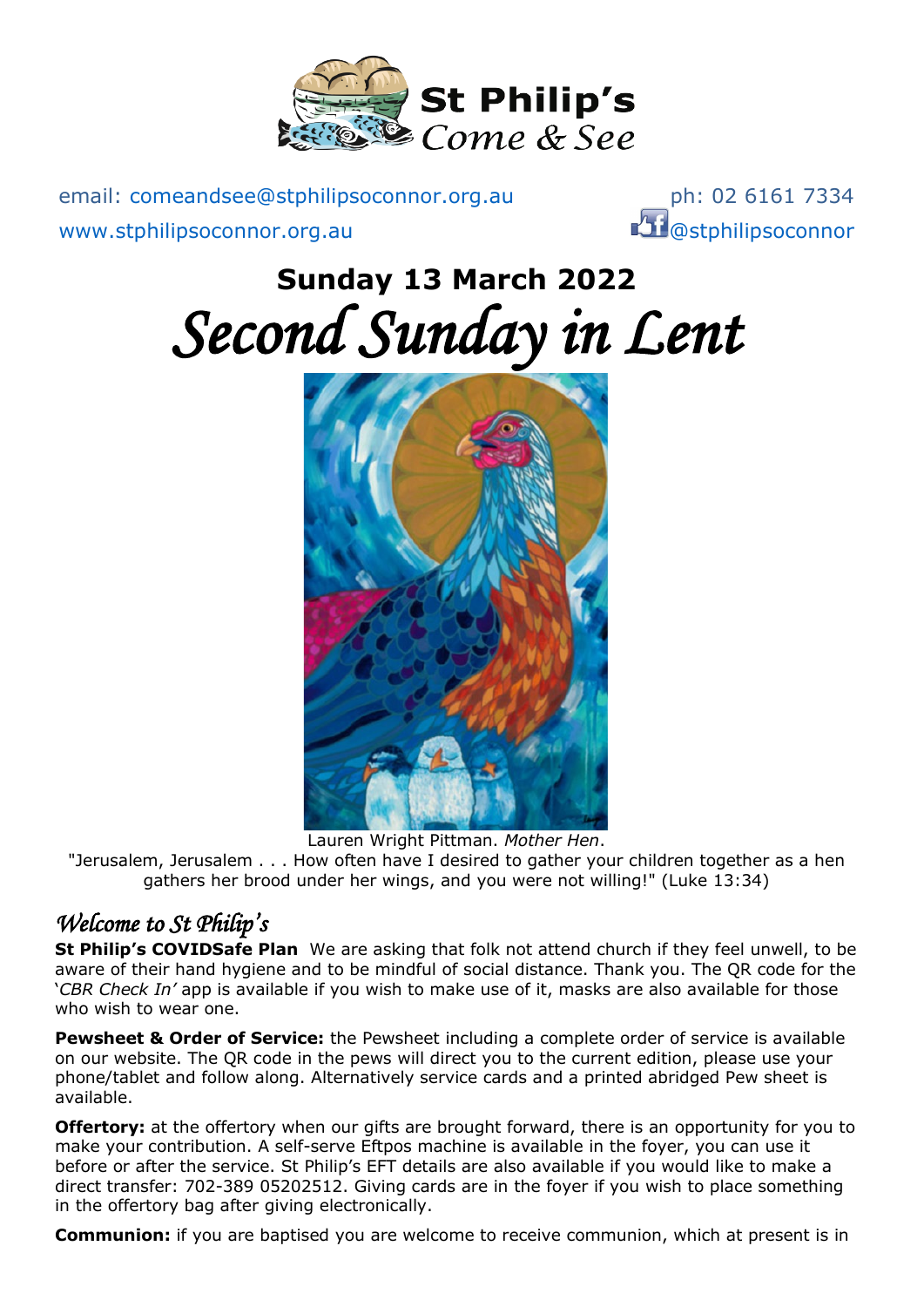'one kind.' If you would like to receive a blessing please cross your hands on your chest as you come forward.

**Breakfast or Morning Tea:** all our services are followed with hospitality on the Lamerton Centre deck, please join us - 'Come & See'

# *From the Rector*

Dear Friends,

We have commenced our Lenten journey and I hope that you have found ways to help you on your pilgrimage. I was reminded during the week that St Philip's has had a great tradition of Lenten Studies through many years. We are fortunate today that through the wonder of the internet we are offered an almost limitless range of studies, liturgies, reflections and opportunities for prayer, I hope you have found something.

We have in recent times seen Royal Commissions established in response to the abuse of the young, the elderly and the disabled. It is an extraordinary indictment on our community, including the Church. The care of the vulnerable lies at the heart of our Pastoral Ministry and to that end we are gathering to reflect and lament on the response of the Church to the abuse of the young in our community, an ongoing worldwide issue.

We began last Thursday evening and everyone is welcome to join in for any or all of the sessions. My hope is that from there we will engage together in the Diocesan Safe Ministries Training having spent time together in prayer around this difficult subject.

I was able to gather this past week with the residents at the Sir Morshead Manor. After undergoing a Rapid Antigen Test I was presented with a list of residents who had died since my last visit. I knew many of the names and I hoped they were afforded the comfort of prayer and presence when their lives were coming to an end. As I stood outside awaiting the results of my test, I chatted with a man whose Father was a resident and we spoke of the issue of isolation for many of these folk. The issues of Pandemic remain for many of these very vulnerable people.

The new Parish Council gathered for the first time this past week and I was heartened and delighted by the collegiality and enthusiasm, as well as the competency within the Council; we are truly blessed!

Blessings to you all, *Martin* 0478 619 911 rector@stphilipsoconnor.org.au

# *Eucharist for the second Sunday in Lent*

**Introit Hymn (10am)** 125 (TiS) The God of Abraham praise who reigns enthroned above, ancient of everlasting days, and God of love: The Lord, the great I AM by earth and heaven confessed! We bow and bless the sacred name for ever blest.

The God of Abraham praise, whose all-sufficient grace shall guide us all our happy days in all our ways. He calls us each a friend, he calls himself our God; and he shall save us to the end through Jesus' blood.

He by Himself has sworn, we on his oath depend: we shall, on eagles' wings upborne,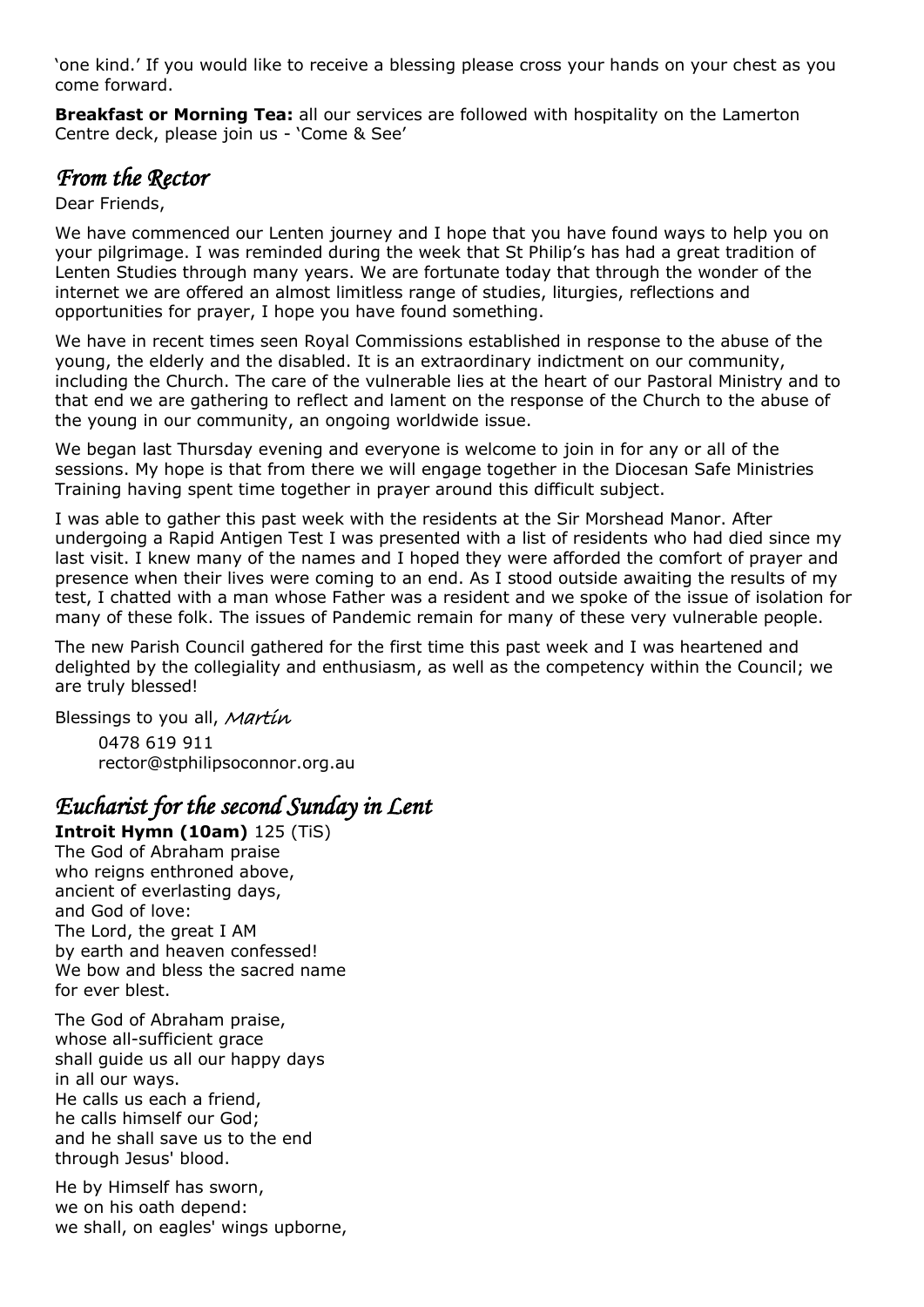to heaven ascend: we shall behold his face, we shall his power adore, and sing the wonders of his grace for evermore.

The God who reigns on high the great archangels sing, and "Holy, holy, holy,' cry, 'almighty King!' who was and is the same and evermore shall be, the Lord, our Father, great I AM eternally.

Before the Saviour's face the ransomed nations bow, all praising his almighty grace, for ever new. He shows his wounds of love, they kindle to a flame and sound through all the worlds above the slaughtered Lamb.

The whole triumphant host gives thanks to God on high; 'Hail, Father, Son and Spirit blest!' they ever cry. Hail, Abraham's God and ours! with heaven our songs we raise: all might and majesty are yours, and endless praise.

*Thomas Olivers 1725-99*

## **Entrance Antiphon (Introit 8am)**

**Our citizenship is in heaven, and it is from there that we are expecting a Saviour, the Lord Jesus Christ.**

*Philippians 3:20*

#### **Introductory Rites**

The grace of our Lord Jesus Christ, the love of God and the fellowship of the Holy Spirit, be with you.

# **And also with you.**

#### Let us pray.

**Almighty God, to whom all hearts are open, all desires known, and from whom no secrets are hidden: cleanse the thoughts of our hearts by the inspiration of your Holy Spirit, that we may perfectly love you, and worthily magnify your holy name, through Christ our Lord. Amen.**

Compassion and forgiveness belong to the Lord our God, though we have rebelled and wandered far off.

Let us then ask for mercy, confessing our sins in penitence and faith.

**Merciful God, our maker and our judge, we have sinned against you in thought, word, and deed, and in what we have failed to do: we have not loved you with our whole heart; we have not loved our neighbours as ourselves; we repent, and are sorry for all our sins. Father, forgive us. Strengthen us to love and obey you in newness of life; through Jesus Christ our Lord. Amen.**

Almighty God, who has promised forgiveness to all who turn to him in faith: pardon you and set you free from all your sins, strengthen you in all goodness and keep  $\ast$  you in eternal life,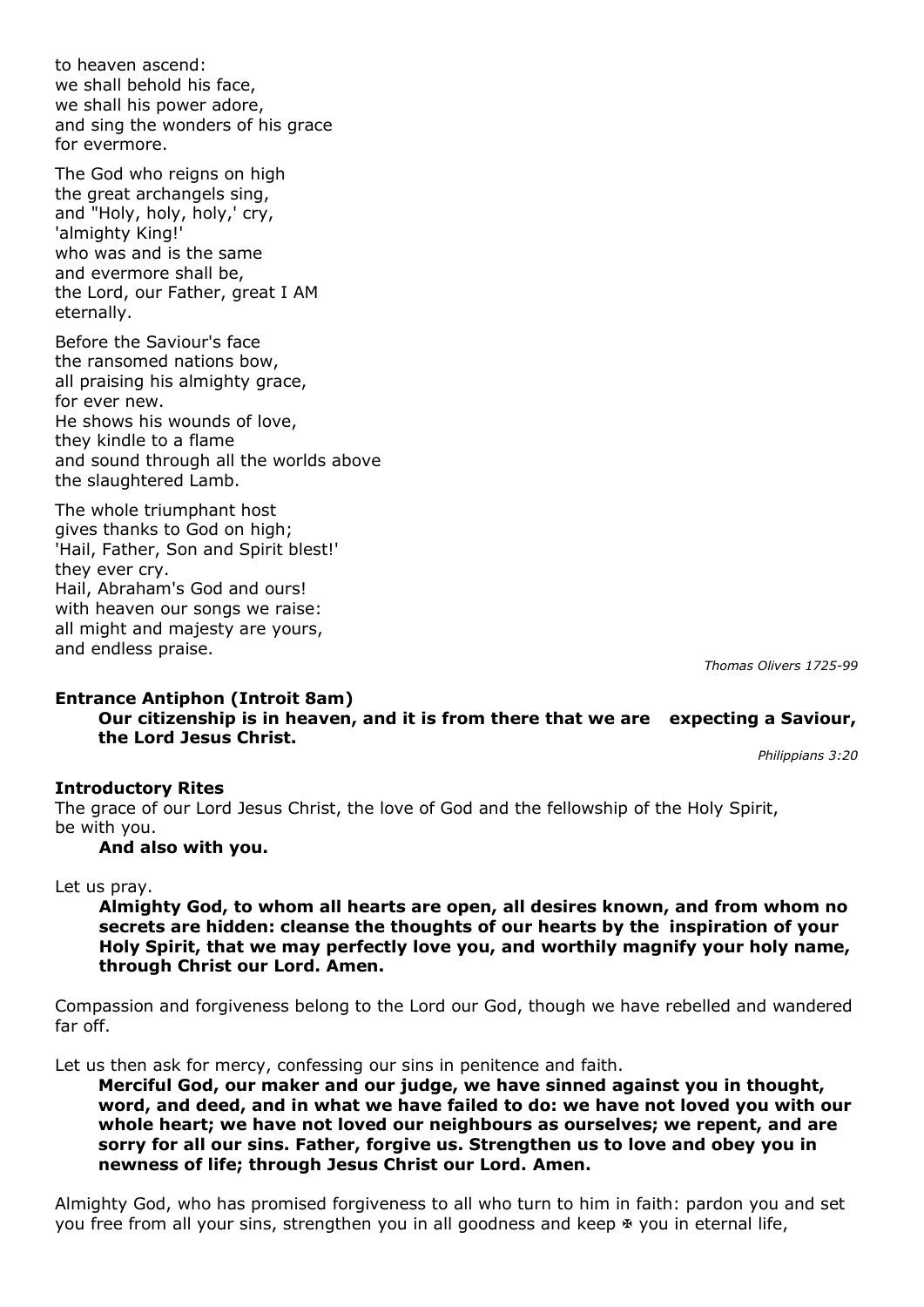through Jesus Christ our Lord. **Amen.**

> **Holy God, Holy and mighty, Holy and immortal, Have mercy on us.**

#### **Prayer of the Day**

Let us pray: God of our ancestors whose chosen servant Abraham was given faith to obey your call and go out into the unknown: endow your Church with such faith that we may follow you with courage; for the sake of Jesus Christ our Lord, who lives and reigns with you and the Holy Spirit, one God, for ever and ever.

**Amen.**

## **Today's Readings**

*A reading from the book of Genesis (15:1-12, 17-18)* 

After these things the word of the Lord came to Abram in a vision, 'Do not be afraid, Abram, I am your shield; your reward shall be very great.' <sup>2</sup>But Abram said, 'O Lord God, what will you give me, for I continue childless, and the heir of my house is Eliezer of Damascus?' <sup>3</sup>And Abram said, 'You have given me no offspring, and so a slave born in my house is to be my heir.' <sup>4</sup>But the word of the Lord came to him, 'This man shall not be your heir; no one but your very own issue shall be your heir.<sup>' 5</sup>He brought him outside and said, 'Look towards heaven and count the stars, if you are able to count them.' Then he said to him, 'So shall your descendants be.' <sup>6</sup>And he believed the Lord; and the Lord reckoned it to him as righteousness.

Then he said to him, I am the Lord who brought you from Ur of the Chaldeans, to give you this land to possess.' <sup>8</sup>But he said, 'O Lord God, how am I to know that I shall possess it?' <sup>9</sup>He said to him, 'Bring me a heifer three years old, a female goat three years old, a ram three years old, a turtle-dove, and a young pigeon.' <sup>10</sup>He brought him all these and cut them in two, laying each half over against the other; but he did not cut the birds in two.  $11$ And when birds of prey came down on the carcasses, Abram drove them away.  $^{12}$ As the sun was going down, a deep sleep fell upon Abram, and a deep and terrifying darkness descended upon him.

 $17$ When the sun had gone down and it was dark, a smoking fire-pot and a flaming torch passed between these pieces. <sup>18</sup>On that day the Lord made a covenant with Abram, saying, 'To your descendants I give this land, from the river of Egypt to the great river, the river Euphrates,

#### *Psalm 27*

The Lord is my light and my salvation; whom then shall I fear?: the Lord is the stronghold of my life; of whom shall I be afraid?

**When the wicked, even my enemies and my foes, come upon me to devour me: they shall stumble and fall.**

If an army encamp against me, my heart shall not be afraid: and if war should rise against me, yet will I trust.

**One thing I have asked from the Lord, which I will require: that I may dwell in the house of the Lord all the days of my life,**

To see the fair beauty of the Lord: and to seek his will in his temple.

**For he will hide me under his shelter in the day of trouble: and conceal me in the shadow of his tent,**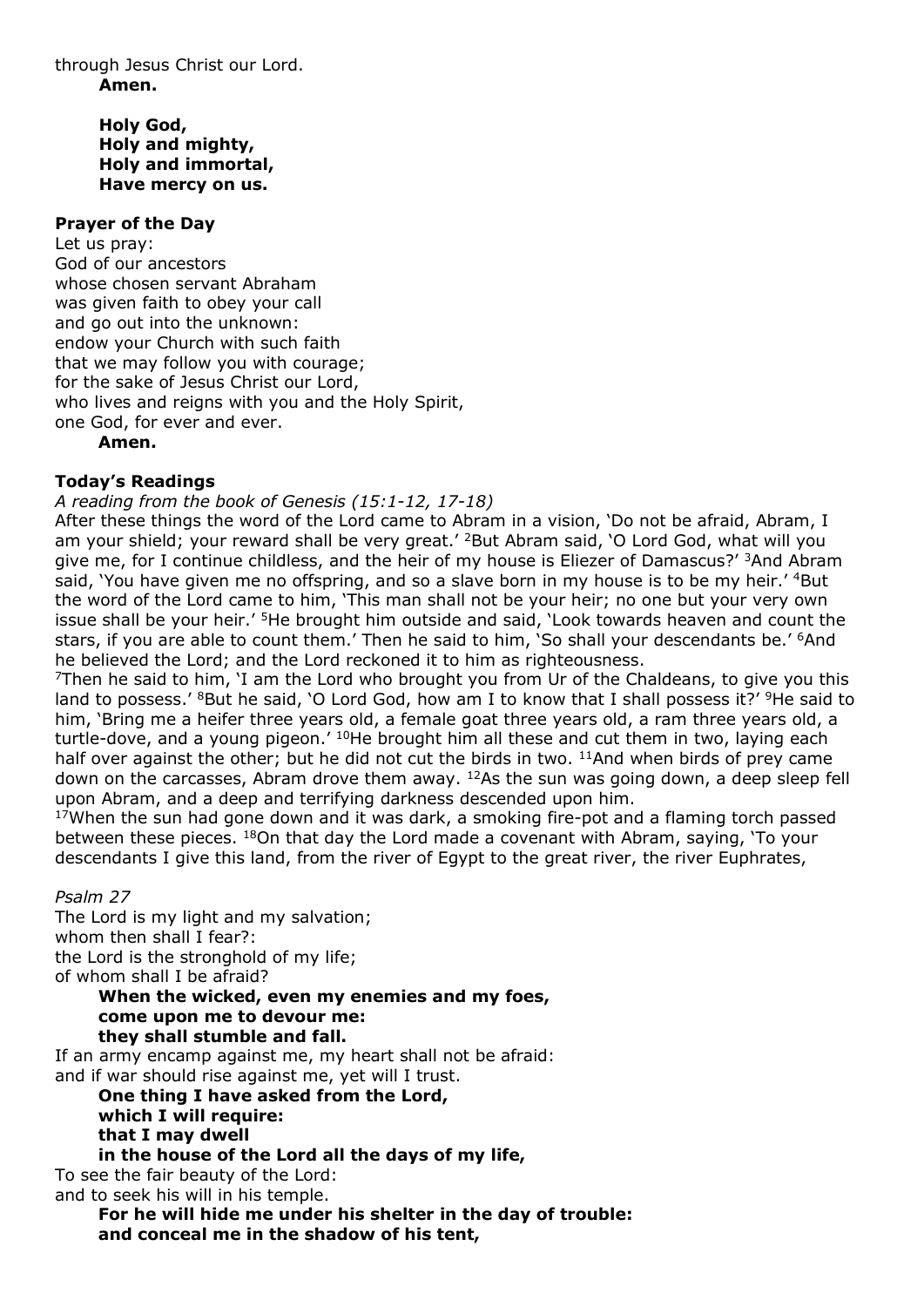# **and set me high upon a rock.**

And now he will lift up my head:

above my enemies round about me.

# **And I will offer sacrifices in his sanctuary with exultation:**

**I will sing, I will sing praises to the Lord.**

O Lord, hear my voice when I cry:

have mercy upon me and answer me.

#### **My heart has said of you, 'Seek his face':**

# **your face, Lord, I will seek.**

Do not hide your face from me:

or thrust your servant aside in displeasure;

# **For you have been my helper:**

## **do not cast me away or forsake me,**

O God of my salvation.

Though my father and my mother forsake me: the Lord will take me up.

**Teach me your way, O Lord:** 

## **and lead me in an even path, for they lie in wait for me.**

Do not give me over to the will of my enemies: for false witnesses have risen against me,

and those who breathe out violence.

#### **But I believe that I shall surely see the goodness of the Lord: in the land of the living.**

O wait for the Lord; stand firm and he will strengthen your heart: and wait, I say, for the Lord.

## *A reading from the letter of Paul to the Philippians (3:17-4:1)*

Brothers and sisters, join in imitating me, and observe those who live according to the example you have in us. <sup>18</sup>For many live as enemies of the cross of Christ; I have often told you of them, and now I tell you even with tears. <sup>19</sup>Their end is destruction; their god is the belly; and their glory is in their shame; their minds are set on earthly things. <sup>20</sup>But our citizenship is in heaven, and it is from there that we are expecting a Saviour, the Lord Jesus Christ. <sup>21</sup>He will transform the body of our humiliation so that it may be conformed to the body of his glory, by the power that also enables him to make all things subject to himself.

<sup>1</sup>Therefore, my brothers and sisters, whom I love and long for, my joy and crown, stand firm in the Lord in this way, my beloved.

# **Gradual Hymn (10am)** 555 t.422 (TiS)

Put all your trust in God, in duty's path go on; walk in God's strength with faith and hope, so shall your work be done. Commit your ways to him, your work into his hands, and rest on his unchanging word, who heaven and earth commands.

Though years on years roll on, God's covenant shall endure; though clouds and darkness hide his path, the promised grace is sure. Give to the winds your fears; hope, and be undismayed: God hears your sighs and counts your tears; God shall lift up your head.

Through waves and clouds and storms his power will clear your way; await his time; so shall this night soon end in joyous day. Leave to God's sovereign sway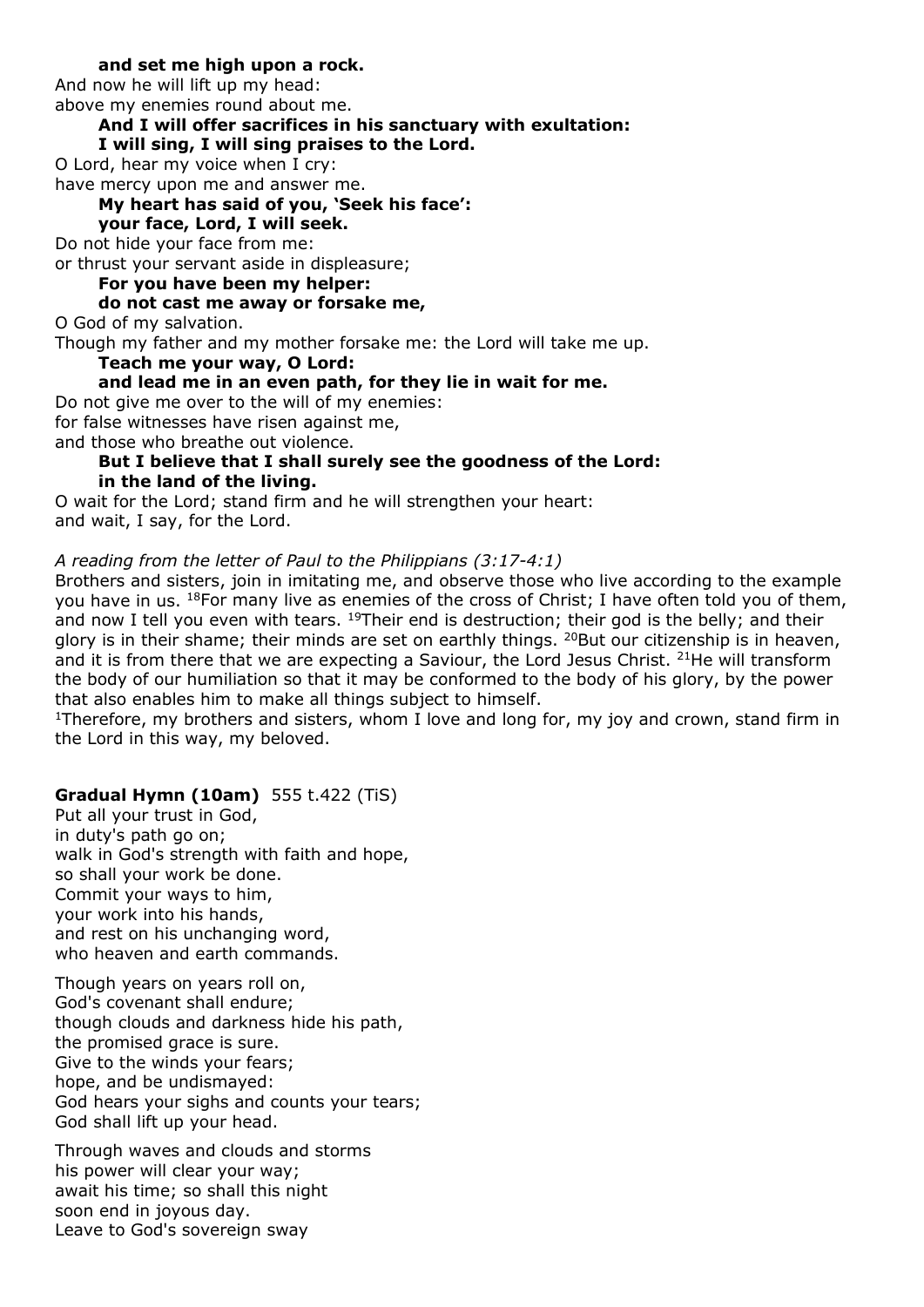#### **Gradual (8am)**

Praise to you O Christ, king of eternal glory!

**Praise to you O Christ, king of eternal glory!**

Blessed is the one who comes in the name of the Lord.

**Praise to you O Christ, king of eternal glory!**

The Lord be with you.

#### **And also with you.**

*Hear the Gospel of our Lord Jesus Christ according to Luke (13:31-35)* **Glory to you Lord Jesus Christ.**

At that very hour some Pharisees came and said to him, 'Get away from here, for Herod wants to kill you.' <sup>32</sup>He said to them, 'Go and tell that fox for me, "Listen, I am casting out demons and performing cures today and tomorrow, and on the third day I finish my work.  $33$ Yet today, tomorrow, and the next day I must be on my way, because it is impossible for a prophet to be killed away from Jerusalem." <sup>34</sup>Jerusalem, Jerusalem, the city that kills the prophets and stones those who are sent to it! How often have I desired to gather your children together as a hen gathers her brood under her wings, and you were not willing! <sup>35</sup>See, your house is left to you. And I tell you, you will not see me until the time comes when you say, "Blessed is the one who comes in the name of the Lord." ' For the Gospel of the Lord.

#### **Praise to you Lord Jesus Christ.**

#### **The Sermon**

#### **The Nicene Creed**

Let us affirm the faith of the church

**We believe in one God, the Father, the almighty, maker of heaven and earth, of all that is, seen and unseen. We believe in one Lord, Jesus Christ, the only Son of God, eternally begotten of the Father, God from God, Light from Light, true God from true God, begotten, not made, of one being with the Father; through him all things were made. For us and for our salvation he came down from heaven, was incarnate of the Holy Spirit and the virgin Mary and became truly human. For our sake he was crucified under Pontius Pilate; he suffered death and was buried. On the third day he rose again in accordance with the Scriptures; he ascended into heaven and is seated at the right hand of the Father. He will come again in glory to judge the living and the dead and his kingdom will have no end. We believe in the Holy Spirit, the Lord, the giver of life, who proceeds from the Father and the Son, who with the Father and the Son is worshipped and glorified, who has spoken through the prophets. We believe in one holy catholic and apostolic Church. We acknowledge one baptism for the forgiveness of sins. We look for the resurrection of the dead, and the life of the world to come. Amen.**

#### **Prayers of the People**

In our prayers we remember those in need, particularly: Ben, Gage, Hugh, Sarah, Myrle, David, Otto, Bob, Noel, Ermida, Vanessa, Molly, Marj, David and Margot, those unable to gather with us, those in hospital, residential or home care and those from whom we are isolated.

We pray for Wontulp-Bi-Buya College, the Principal, Rev'd Canon Victor Joseph, and the staff, for all the Aboriginal and Torres Strait Islander students who come from many parts of the country to study at the College, and for the communities and families who will benefit from the students' skills upon graduation. We pray for the ongoing work of reconciliation with this country's Aboriginal and Torres Strait Islander peoples, that we may listen to the Statement from the Heart and be advocates and worthy allies of our First Nations sisters and brothers.

*Paul Gerhardt 1607-76*

*Luke 13:35*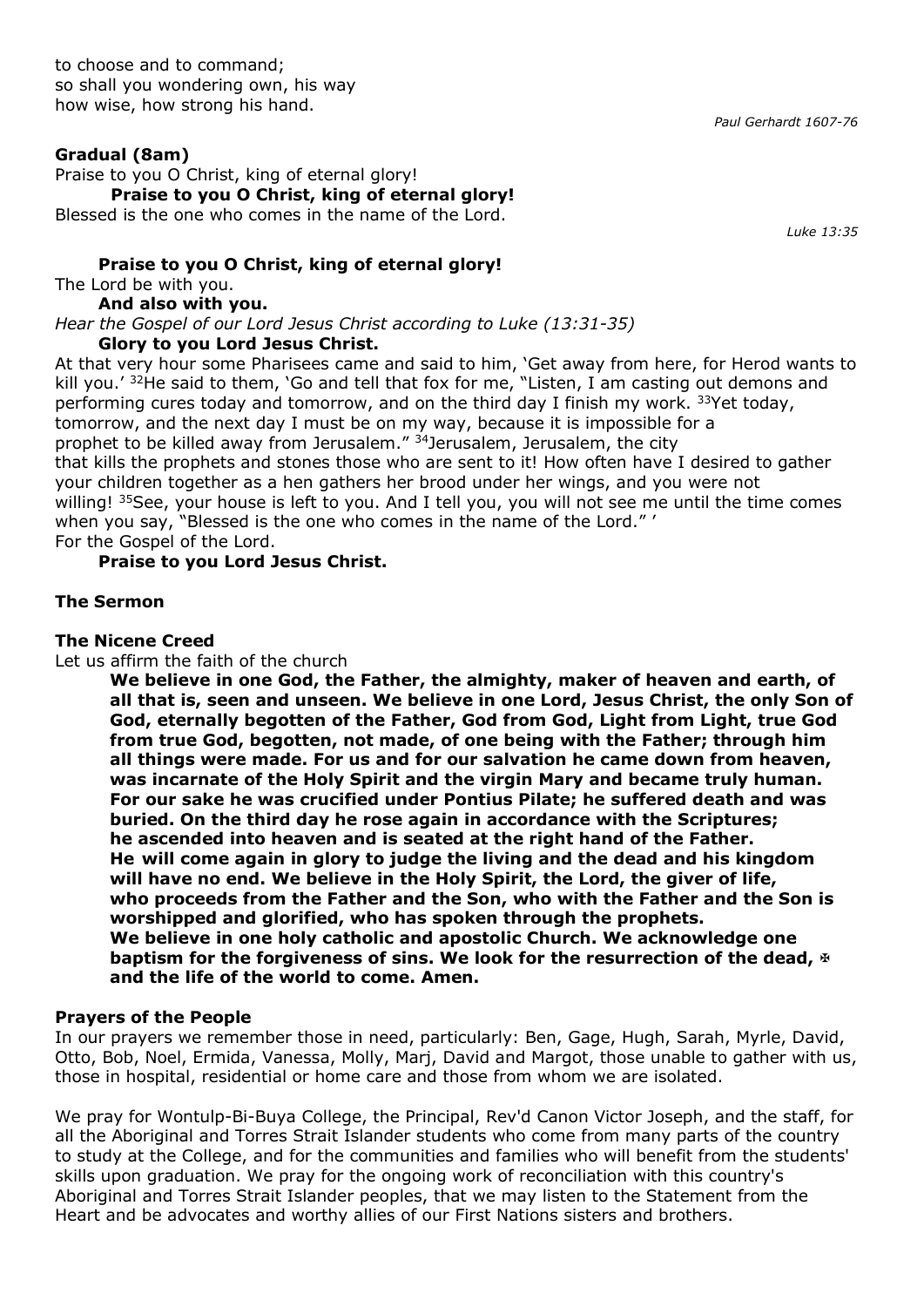We commend to God the recently departed particularly the victims of war, pandemic and flood, those whose anniversaries fall at this time: John Cousins, (14/3/1994), Aileen MacDonnell (14/3/1999), Jean Parke (17/3/1987), Dawn Power (18/3/2021), Marjorie Wright (19/3/2002); all whose memories are dear to us, and those who have no one to remember them.

#### **The Greeting of Peace**

We are the Body of Christ. **His Spirit is with us.**  The peace of the Lord be always with you **and also with you.**

**Offertory Hymn (10am)** 533 t.485 (TiS) I come with joy to meet my Lord, forgiven, loved, and free;

in awe and wonder to recall his life laid down for me.

I come with Christians far and near to find, as all are fed, the new community of love in Christ's communion bread.

As Christ breaks bread and bids us share, each proud division ends; the love that made us, makes us one, and strangers now are friends.

And thus with joy we meet our Lord; his presence, always near, is in such friendship better known: we see and praise him here.

Together met, together bound, we'll go our different ways; and as his people in the world, we'll live and speak his praise.

*Brian Wren 1936-*

# **Offertory**

Blessed are you, Lord, God of all creation. Through your goodness we have this bread to offer, which earth has given and human hands have made. It will become the bread of life.

**Blessed be God for ever.**

Blessed are you, Lord, God of all creation. Through your goodness we have this wine to offer, fruit of the vine and work of human hands. It will become our spiritual drink.

## **Blessed be God for ever.**

God of mercy and compassion, your Word calls us home to faith and love. accept all we offer you this day; in the name of Jesus Christ the Lord. **Amen.**

**The Great Thanksgiving** The Lord be with you **and also with you.** Lift up your hearts **We lift them to the Lord.** Let us give thanks to the Lord our God **It is right to give our thanks and praise.**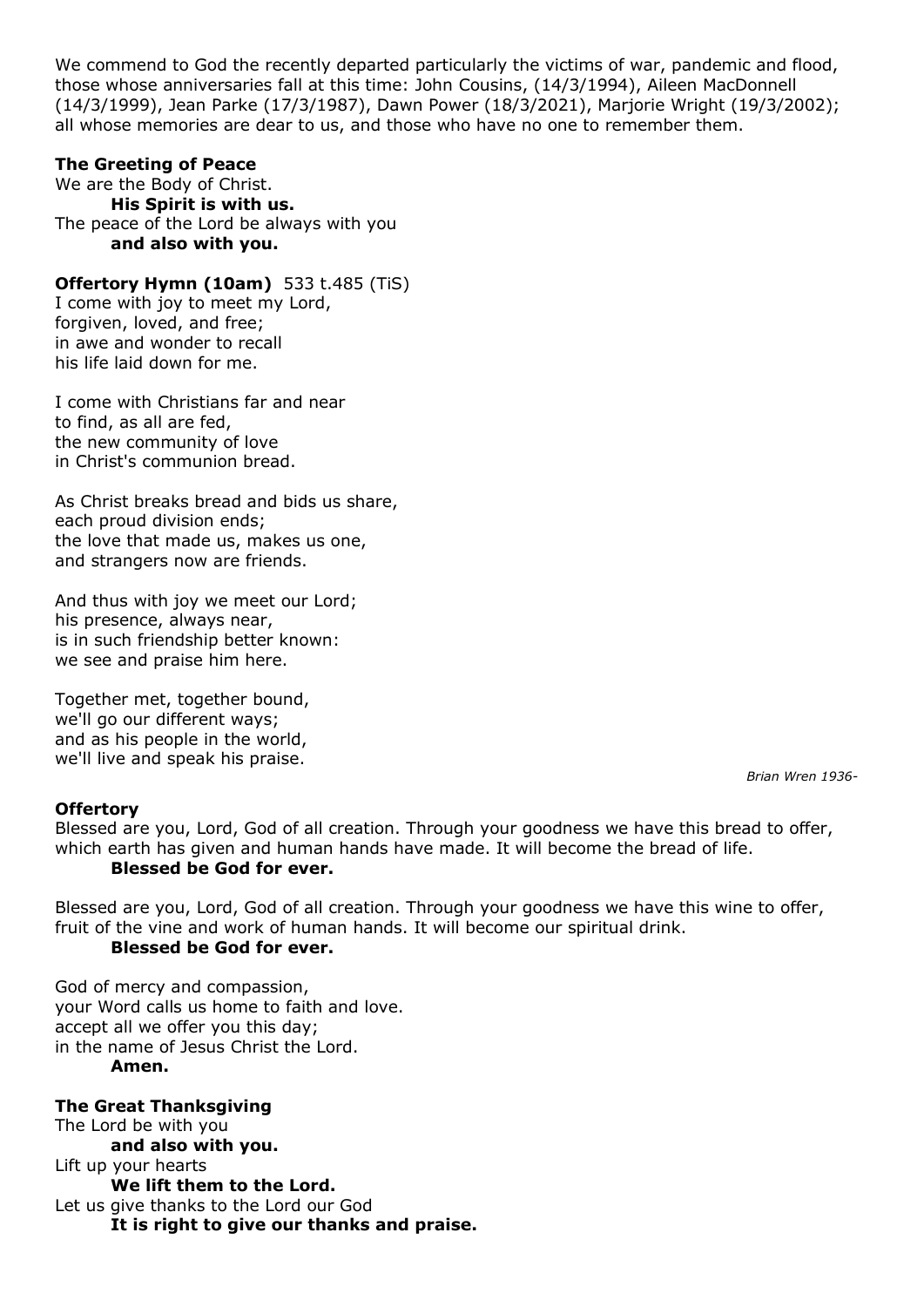It is indeed right and good to give you thanks and praise, almighty God and everlasting Father, through Jesus Christ your Son.

For in these forty days you lead us into the desert of repentance that through a pilgrimage of prayer and discipline we may grow in grace and learn to be your people once again.

Through fasting, prayer and acts of service you bring us back to your generous heart.

Through study of your holy word you open our eyes to your presence in the world and free our hands to welcome others into the radiant splendour of your love.

As we prepare to celebrate the Easter feast with joyful hearts and minds we bless you for your mercy and join with saints and angels for ever praising you and saying:

> **Holy, holy, holy Lord, God of power and might, heaven and earth are full of your glory. Hosanna in the highest. Blessed is he who comes in the name of the Lord. Hosanna in the highest.**

Merciful God, we thank you for these gifts of your creation, this bread and wine, and we pray that by your word and Holy Spirit, we who eat and drink them may be partakers of Christ's body and blood.

On the night he was betrayed Jesus took bread; and when he had given you thanks he broke it, and gave it to his disciples, saying, 'Take, eat. This is my body given for you. Do this in remembrance of me.'

After supper, he took the cup, and again giving you thanks he gave it to his disciples, saying, 'Drink from this all of you. This is my blood of the new covenant shed for you and for many for the forgiveness of sins. Do, this, as often as you drink it in remembrance of me.'

Therefore we do as our Saviour has commanded: Proclaiming his offering of himself made once for all upon the cross, his mighty resurrection and glorious ascension, and looking for his coming again,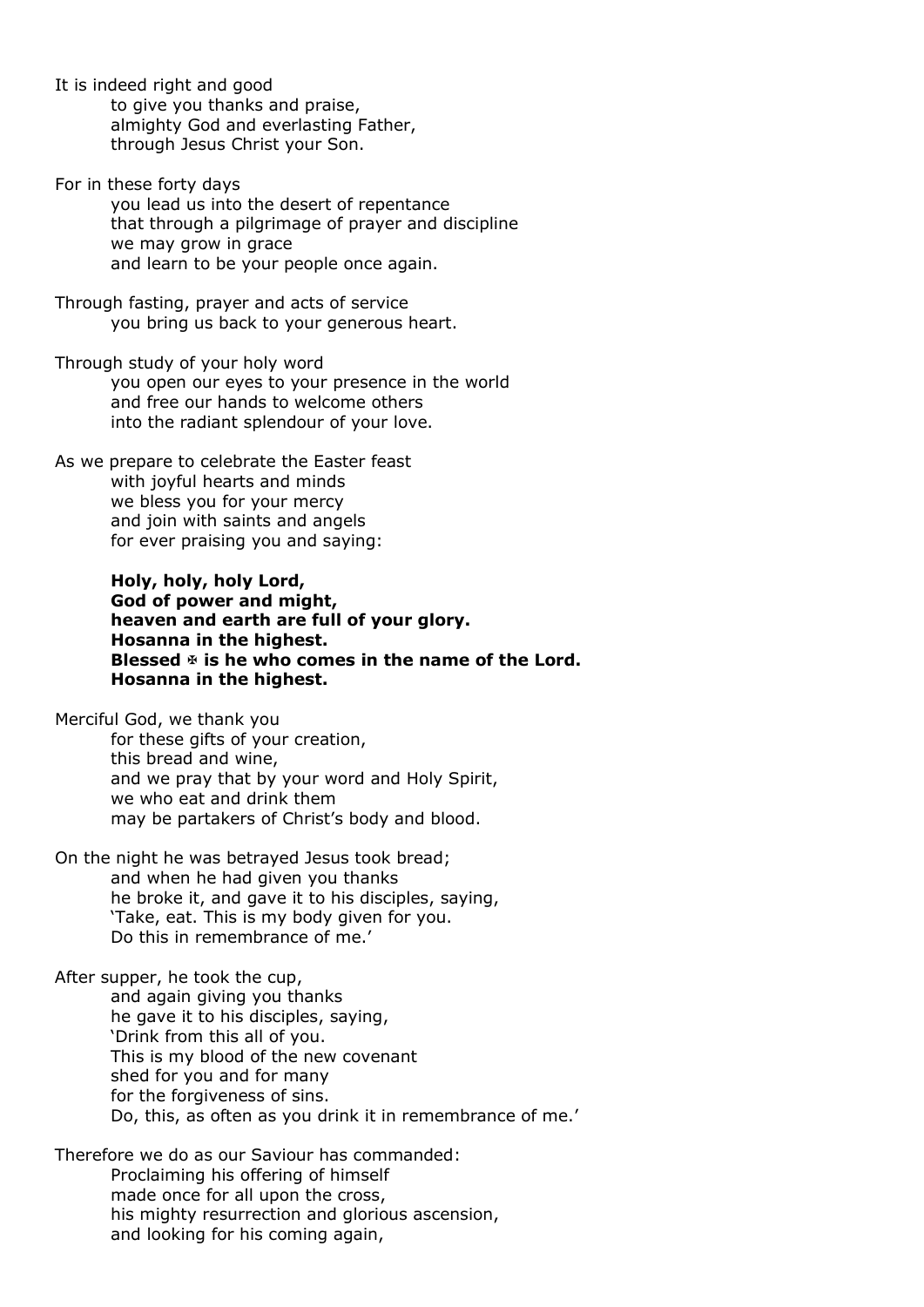we celebrate with this bread and this cup, his one perfect and sufficient sacrifice for the sins of the whole world.

Great is the mystery of faith: **When we eat this bread and drink this cup, we proclaim your death, Lord Jesus, until you come in glory.**

Renew us by your Holy Spirit, unite us in the body of your Son, and bring us with all your people into the joy of your eternal kingdom; through Jesus Christ our Lord, with whom and in whom, in the fellowship of the Holy Spirit we worship you, Father, in songs of never-ending praise: **Blessing and honour and glory and power are yours for ever and ever. Amen.**

As our Saviour Christ has taught us, we are confident to pray,

**Our Father in heaven, hallowed be your name, your kingdom come, your will be done, on earth as in heaven. Give us today our daily bread. Forgive us our sins as we forgive those who sin against us. Save us from the time of trial and deliver us from evil. For the kingdom, the power, and the glory are yours now and for ever. Amen.**

## **The Breaking of Bread and Communion**

As this broken bread was once many grains, which have been gathered together and made one bread: **so may your Church be gathered from the ends of the earth into your kingdom.**

**Jesus, Lamb of God, have mercy on us. Jesus, bearer of our sins, have mercy on us. Jesus, redeemer of the world, grant us your peace.**

The Gifts of God for the People of God. Come let us take this holy sacrament of the body and blood of Christ in remembrance that he died for us, and feed on him in our hearts by faith with thanksgiving.

## **Communion Antiphon**

**I will offer sacrifices in his sanctuary with exultation: I will sing, I will sing praises to the Lord.**

*Psalm 27*

## **The Sending out of God's People**

Let us pray: Compassionate and loving God, through your Son, Jesus Christ you have fed us and have reconciled us to yourself. Following his example of fasting and prayer, may we obey you with willing hearts and serve one another in holy love. Most loving God, **you send us into the world you love. Give us grace to go thankfully and with courage in the power of your Spirit.**

The Lord be with you. **And also with you.**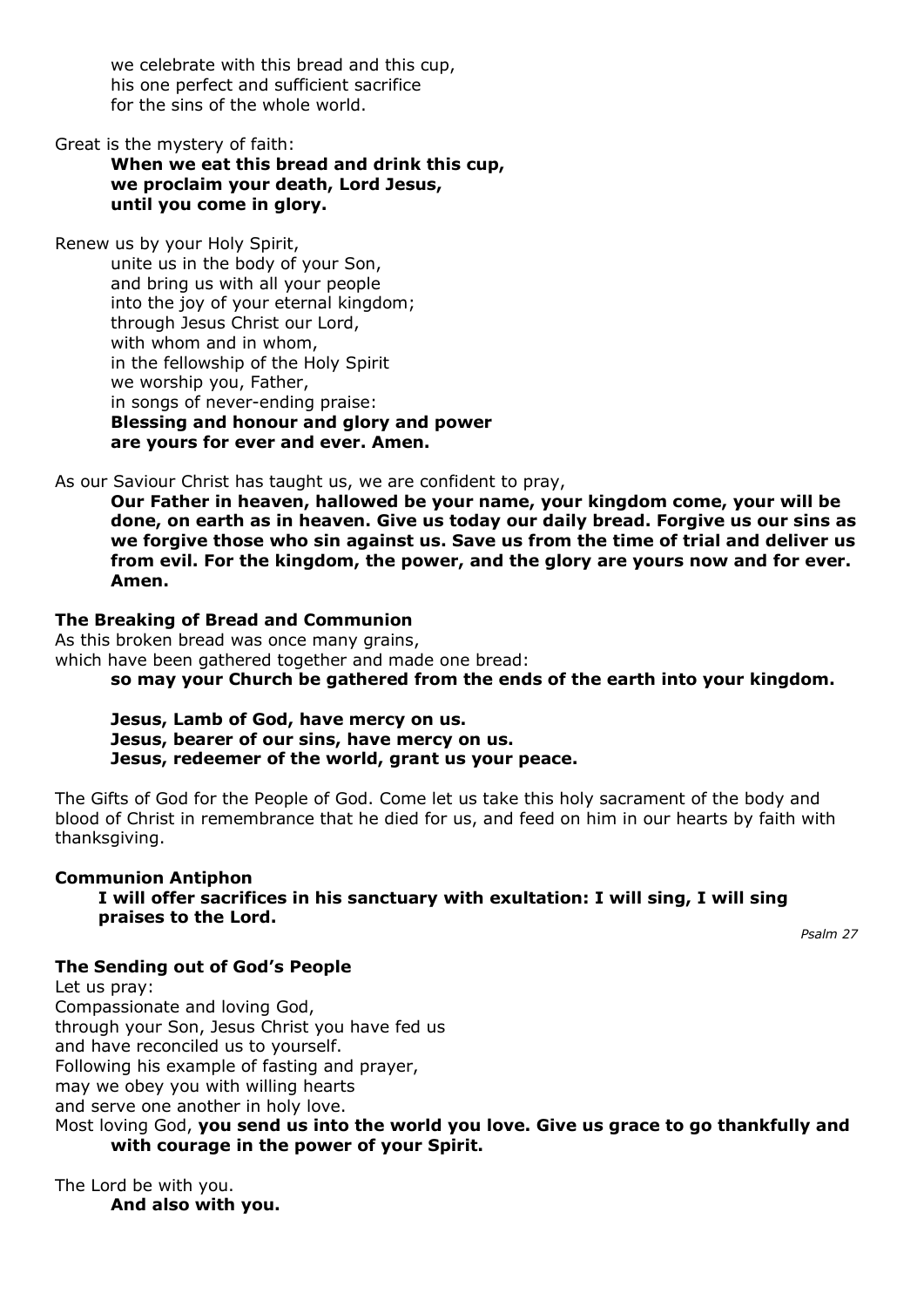Christ our saviour draw you to himself, that you may find in him crucified a sure ground for faith, a firm support for hope, and the assurance of sin forgiven and the blessing of God almighty, the Father,  $\mathbf{\Psi}$  the Son, and the Holy Spirit, be among you and remain with you always.

#### **Amen.**

Go in the peace of Christ. **Thanks be to God.**

# **Recessional Hymn** 154 (TiS)

Great is your faithfulness, O God my Father, in you no shadow of turning we see; you never fail and your love is unchanging: as you have been you for ever will be.

*Refrain: Great is your faithfulness, great is your faithfulness, morning by morning new mercies we see; all we have needed your hand has provided: great is your faithfulness, Lord God, to me.*

Summer and winter, and springtime and harvest, sun, moon and stars in their courses above, join with all nature in unspoken witness to your great faithfulness, mercy and love. *Refrain:*

Pardon for sin and a peace that's enduring, your living presence to cheer and to guide, strength for today and bright hope for tomorrow these are the blessings your love will provide. *Refrain:*

# *A Reflection*

Both Christians and Jews in Ukraine have been praying Psalm 31 since the Russian invasion. A moving video compilation shows both children and adults reading the Psalm aloud, several in what appear to be basements or shelters. One child reads the Psalm by the light of a mobile phone.

Anatoliy Raychynets, the Deputy General Secretary for the Bible Society in Ukraine recalled that he had received an unexpected message from the Chief Rabbi in Ukraine inviting Christians to join Jews in praying the Psalm.

He said the outbreak of war in his country had changed the way he reads the Psalm. "The Chief Rabbi unexpectedly invited all us Christians and all Ukrainians to read Psalm 31 during these difficult times," he said. "For me, as a pastor, that Psalm ... well, I read it differently now, because it's about our current situation in Ukraine."

"This ancient prayer – written several thousand years ago – now we see is so alive, is living."

Here is the Psalm from the translation in our Prayer Book for your own reflection:

Psalm 31

To you, Lord, have I come for shelter: let me never be put to shame.

O deliver me in your righteousness:

incline your ear to me and be swift to save me.

Be for me a rock of refuge, a fortress to defend me:

for you are my high rock and my stronghold.

Lead me and guide me for your name's sake:

bring me out of the net that they have secretly laid for me,

for you are my strength.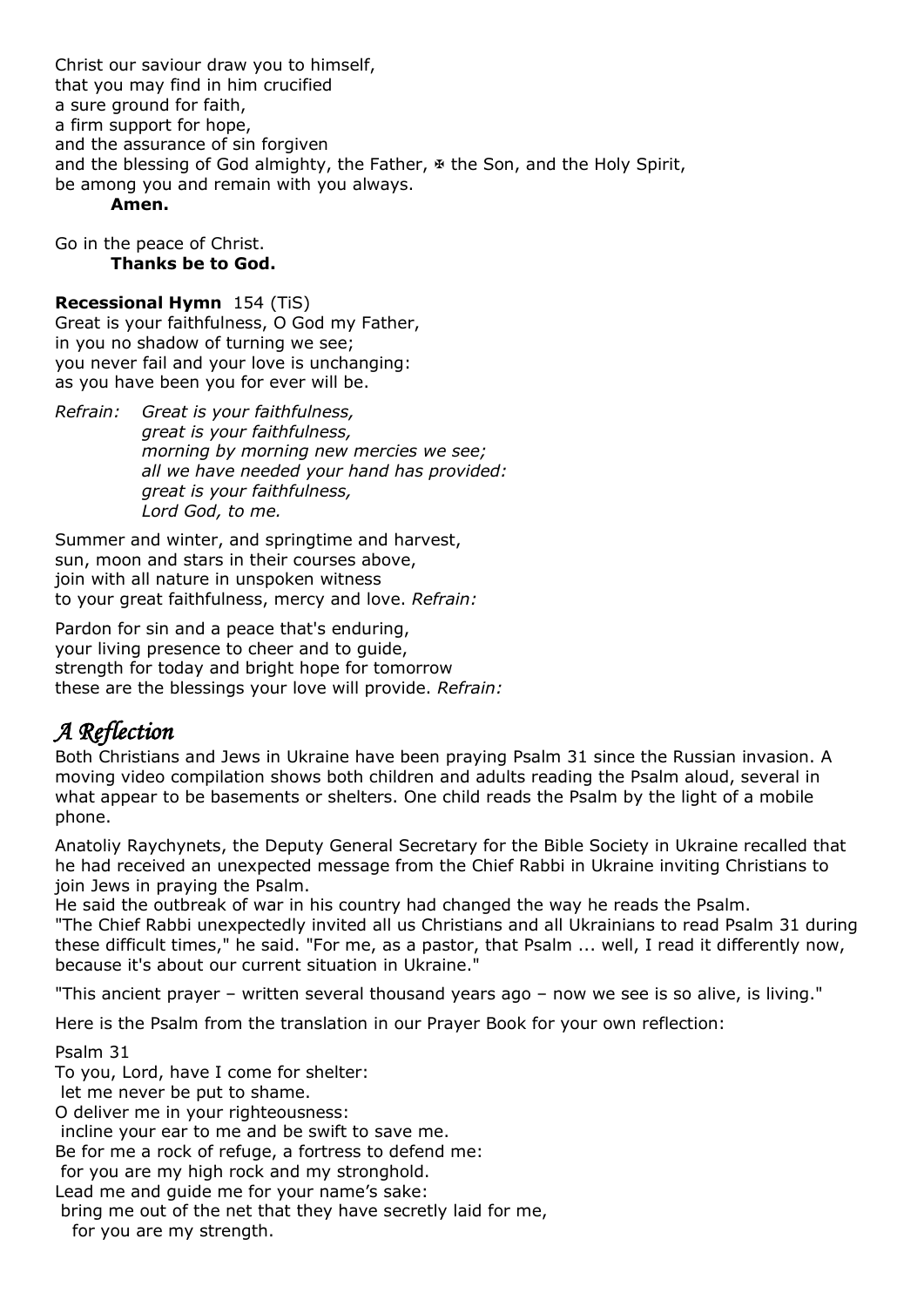Into your hands I commit my spirit: you will redeem me, O Lord God of truth. I hate those that clutch vain idols: but my trust is in the Lord. I will rejoice and be glad in your loving-kindness: for you have looked on my distress and known me in adversity. You have not given me over to the power of the enemy: you have set my feet where I may walk at liberty. Have mercy upon me, O Lord, for I am in trouble: my eye wastes away for grief, my throat also and my inward parts. For my life wears out in sorrow, and my years with sighing: my strength fails me in my affliction, and my bones are consumed. I am become the scorn of all my enemies: and my neighbours wag their heads in derision. I am a thing of horror to my friends: and those that see me in the street shrink from me. I am forgotten like one dead and out of mind: I have become like a broken vessel. For I hear the whispering of many: and fear is on every side; While they plot together against me: and scheme to take away my life. But in you, Lord, have I put my trust: I have said 'You are my God.' All my days are in your hand: O deliver me from the power of my enemies and from my persecutors. Make your face to shine upon your servant: and save me for your mercy's sake. O Lord, let me not be confounded, for I have called upon you: but let the wicked be put to shame and brought to silence in the grave. Let the lying lips be dumb: that in pride and contempt speak such insolence against the just. O how plentiful is your goodness, stored up for those that fear you: and prepared in the sight of all for those who come to you for refuge. You will hide them in the cover of your presence from the plots of men: you will shelter them in your refuge from the strife of tongues. Blessed be the Lord our God: for he has wonderfully shown me his steadfast love, when I was as a city besieged. When I was afraid, I said in my haste: 'I am cut off from your sight.' But you heard the voice of my supplication: when I cried to you for help. Love the Lord, all you his faithful ones: for the Lord guards the true, but fully requites the proud. *Be strong, and let your heart take courage: all you that hope in the Lord.*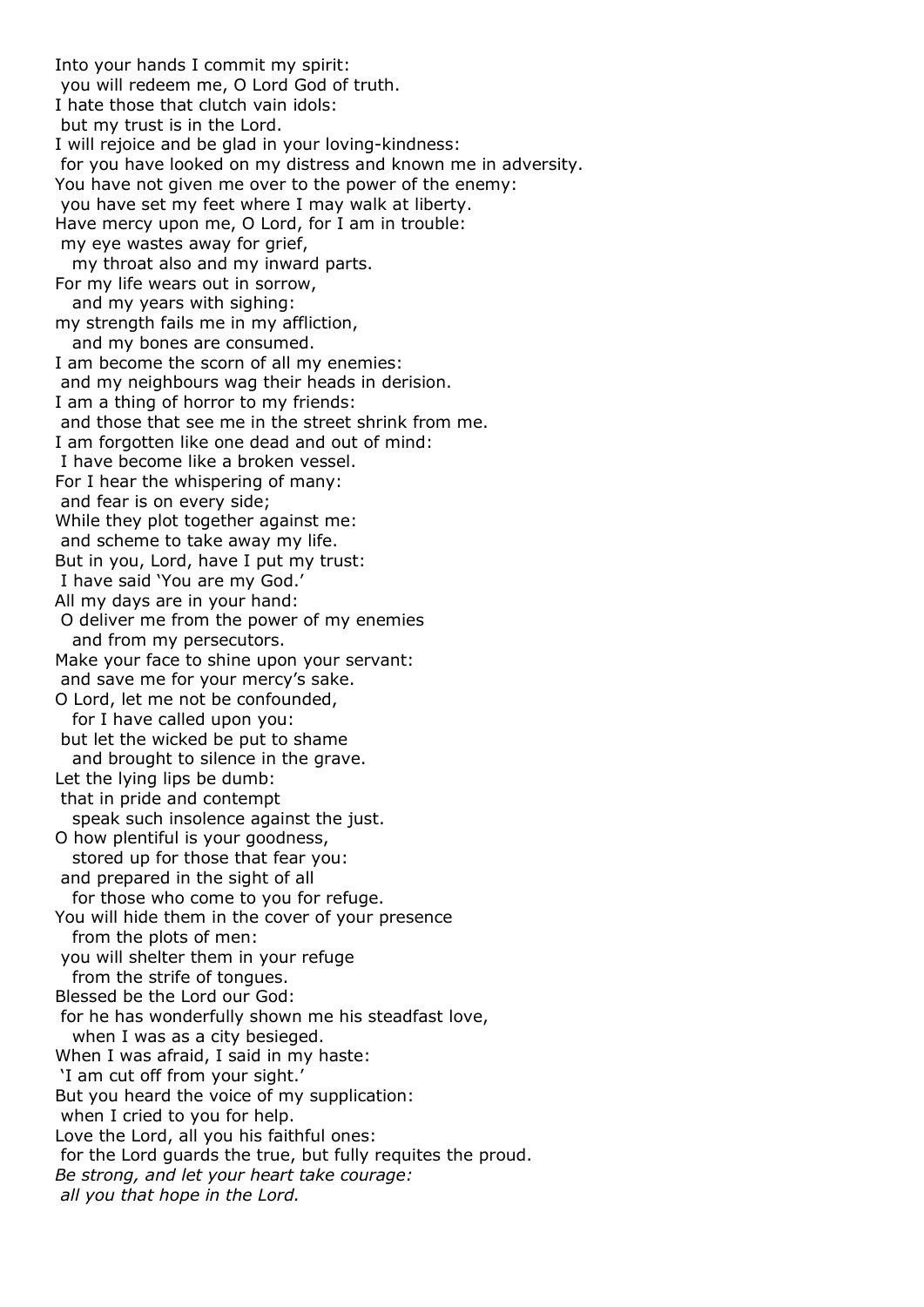# *News*

# **Key points from the March Parish Council meeting**

- Roles. Parish Council agreed to the following roles for 2022:
	- Alistair Davidson Chair
	- Sarah Boddington Secretary
	- Melissa Rath Treasurer
	- Laura Wood Safety & Risk Officer
	- Leanne Beagley Policy Development & Review
	- Russell McCaskie Buildings & Maintenance
- **COVIDsafe**. Council continues to review our COVIDsafe arrangements. It is planning to reinstate the kneelers in April and is considering how best to re-introduce the common cup and intinction following broad consultation. Please let Martin know if you have concerns or views that Council should take into account.
- **Working bee.** Council agreed to hold a working bee on Saturday 2 April 9-11am to tidy the grounds before Easter.
- **Carpark**. Resurfacing of the carpark is scheduled to begin on the weekend beginning 12 March. The contractor will complete several jobs at the same time, including:
- installing an all-weather path from the rectory to the Lamerton Centre
- installing a drain across the path down the western side of the church
- affixing a weatherproof edge to the Lamerton Centre deck.

If the weather is fine, **Alison and Alistair Davidson plan to take their dinner down to Uriarra East Recreation Area**, (left off Uriarra Road), at 5.30pm next Sunday, 20 March. We would love parish members to join us. Please BYO everything – food, chairs, picnic blanket etc. We will set ourselves up in the vicinity of the amenities block, on the grass near the river. There are very rudimentary BBQs but you need to bring your own wood. We have a couple of seats in our car if you would like a lift – please contact Alison. Come and join us, before daylight savings ends!

**Colin Forbes** is journeying to the UK to visit family during the coming week. We wish him Bon Voyage, a Blessed Easter and a safe return.

**St John's Care** If you are able to assist please leave your donations in the baskets at the back of the church. Tinned meat, tinned vegetables, tinned tuna, olive oil, pet food and treats as well as blankets and toiletries are the items currently in need. Thank you

**The Canberra Refugee Action Campaign** is again organising The Palm Sunday Rally in Garema Place in support of the refugee community. Speakers at this year's rally will be Former Socceroo Craig Foster, Bishop Carol Wagner and Mostafa Azimitabar, a Kurdish refugee.

We will gather for our **pre-Easter Working Bee** on Saturday 2 April 9-11am. Some priorities are being identified, but no doubt there will be the inevitable autumn leaves to be cleared in the courtyard!

Some of you have asked about opportunities to give to support those affected by the **war in Ukraine.** I am aware of the following two appeals which have an Anglican connection.

The Ukraine Crisis Appeal co-ordinated by the Anglican Relief and Development Fund Australia: <https://ardfa.org.au/ukraine-crisis>

The Ukraine Emergency Appeal co-ordinated by the USPG and the Church of England Diocese in Europe:<https://ukraine-emergency-appeal.raisely.com/>

**Wanted: Website Manager** St Philip's website is vital to our outreach and for sharing information with each other. We need a new website manager to maintain and improve our website. This is a ministry over a period of years and is challenging and creative. As a webdeveloper, you will need a working knowledge of HTML5, CSS and basic PHP. Anyone who has